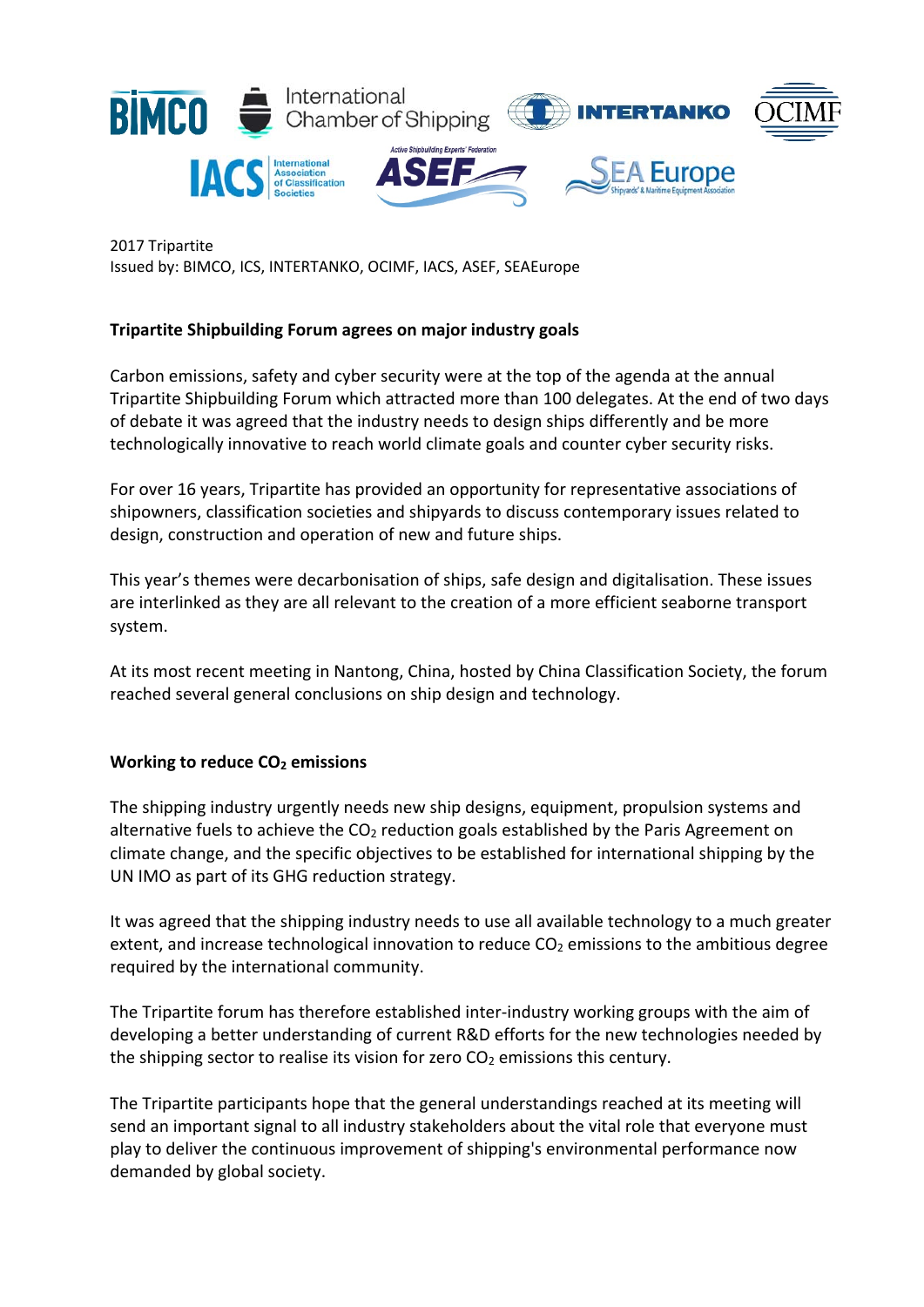# **Safety can't be compromised**

The critical importance of the safety of seafarers and the ships which they operate were also part of the meeting's agenda.

There are increasing concerns that new regulations governing ship designs aimed at further reducing CO<sub>2</sub> emissions could potentially have adverse effects on the safe operation of ships.

One example would be any legal requirements that led to a further reduction of engine power. The concern is that ships could get into problems during bad weather if the engine is insufficiently powered, putting both the crew and the environment at serious risk.

The Tripartite meeting participants agreed that the safety of life at sea must always remain paramount.

# **Design cyber resilient ships**

Recent cyberattacks have increased awareness of potential threats facing the industry.

When it comes to ship design and construction, it was generally agreed that the industry needs to adopt new methods and standards to create more resilient digital systems on board. A more layered approach to a ship's digital system and greater segregation can increase safety, so that a single attack cannot readily spread to IT and other systems both on board the ship and ashore.

The Tripartite forum agreed that in advance of its next meeting in 2018, the industry partners represented at Tripartite will work together to develop new design standards, which will help raise the resilience of ships' digital systems and make them more resistant to possible cyber‐ attacks.

#### **Intersessional work**

This year's issues will be worked on over the coming year and form input to next year's Tripartite meeting, which will be held in the Autumn of 2018 in the Republic of Korea.

The organisations present at Tripartite also re‐confirmed their ongoing collaboration towards industry self‐regulation as an important complement to the statutory regulations developed by IMO.

## **‐ends‐**